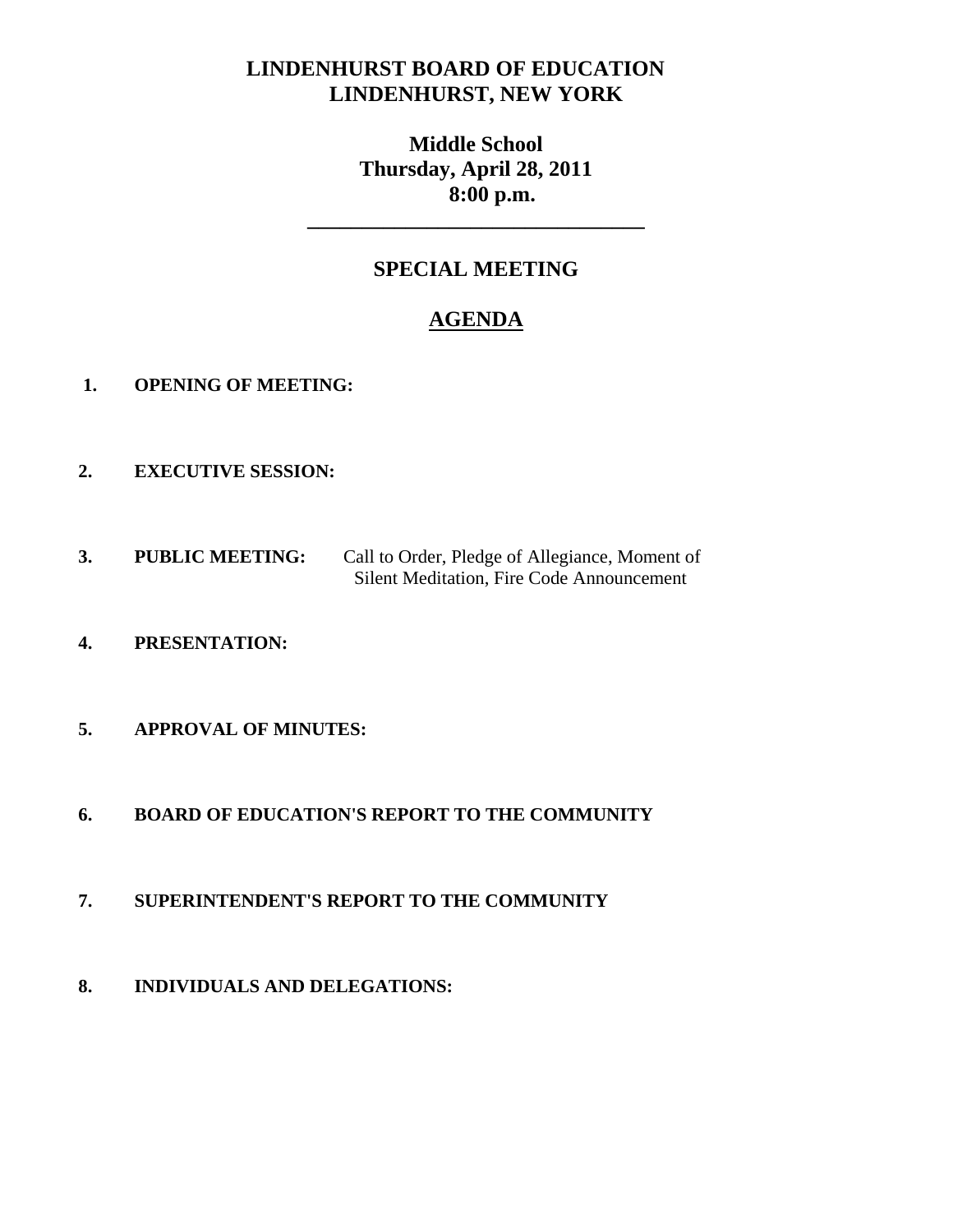### **9. TRUSTEE'S REQUEST**

### **a. Recommendation: WESTERN SUFFOLK BOCES – 2011-12 ADMINISTRATIVE BUDGET VOTE – Mr. Edward Murphy, Jr.**

Recommended Action: Upon a motion made by \_\_\_\_\_\_\_\_\_\_\_\_\_\_, seconded by \_\_\_\_\_\_\_\_\_\_\_\_\_\_\_\_\_\_\_, the following resolution is offered:

 **RESOLVED** that the Board of Education of Education of the Lindenhurst School District does hereby vote to approve the 2011-2012 Western Suffolk BOCES Administrative Budget (sent to the Board on March 18, 2011)

Vote on the motion: Yes:

No:

Abstained:

Motion carried/defeated

#### **b. Recommendation: ANNUAL ELECTION OF MEMBERS OF BOARD OF WESTERN SUFFOLK BOCES - Mr. Edward J. Murphy Jr.**

 **RESOLVED** that the Board of Education of the Lindenhurst School District cast one vote for \_\_\_\_\_\_\_\_\_\_\_\_\_\_\_\_\_\_\_\_ and one vote for \_\_\_\_\_\_\_\_\_\_\_\_\_\_\_\_\_\_\_ to fill the two (2) vacancies on the Western Suffolk Board of Cooperative Educational Services. All terms are for three (3) years and will expire on June 30, 2014.

Mrs. Jeannette Santos Mr. Peter Wunsch

Note: See enclosed

Vote on the motion: Yes:

No:

Abstained:

Motion carried/defeated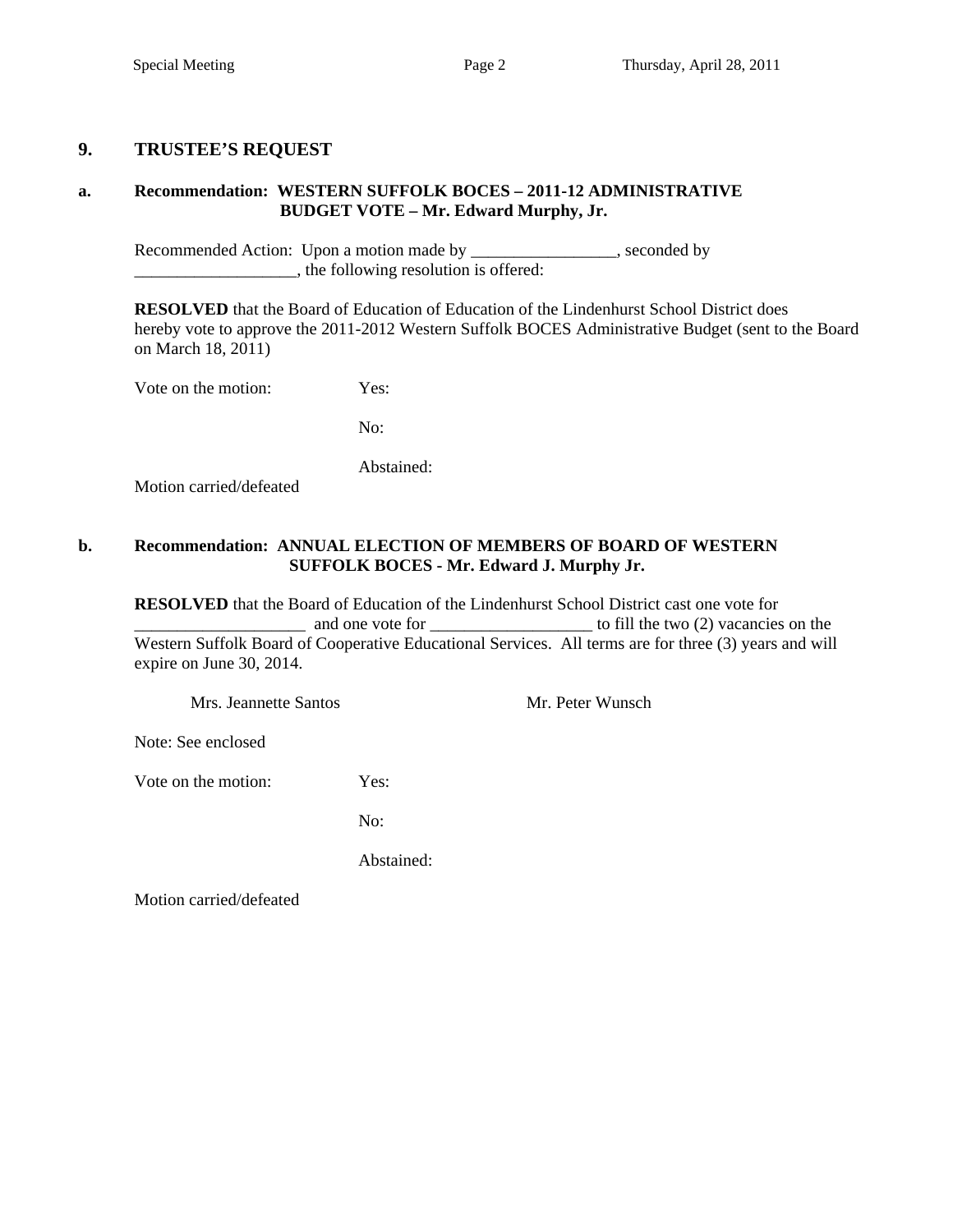### **10. SUPERINTENDENT'S RECOMMENDATIONS**

### **a. Recommendation: FIELD TRIPS**

Recommended Action: Upon a motion made by \_\_\_\_\_\_\_\_\_\_\_\_\_\_\_\_\_\_\_, Seconded by \_\_\_\_\_\_\_\_\_\_\_\_\_\_\_\_\_, the following resolution is offered:

 RESOLVED that the Board of Education, upon the recommendation of the Superintendent, Approves the following field trip(s):

### **West Gates**

| Friday              | June 1, 2011             |            | Approximately 44 Fifth Grade Students will travel to<br>The Captree Boat Basin for an oceanographic study<br>Conducted on a boat in the Great South Bay.<br>Students will be transported via bus. |
|---------------------|--------------------------|------------|---------------------------------------------------------------------------------------------------------------------------------------------------------------------------------------------------|
| Note: See enclosed. |                          |            |                                                                                                                                                                                                   |
| Vote on the motion: |                          | Yes:       |                                                                                                                                                                                                   |
|                     |                          | No:        |                                                                                                                                                                                                   |
|                     |                          | Abstained: |                                                                                                                                                                                                   |
|                     | Motion carried/defeated. |            |                                                                                                                                                                                                   |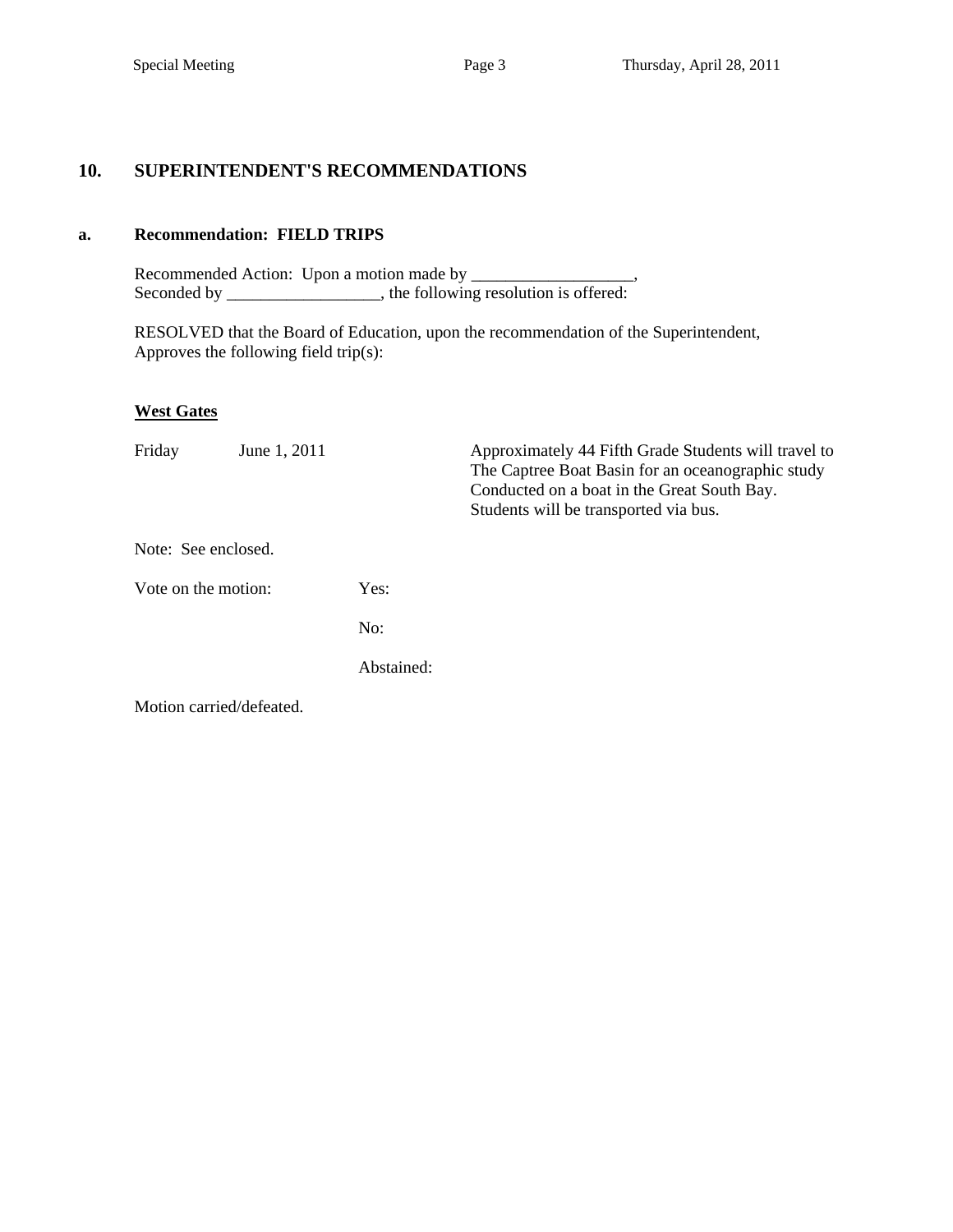### **b. Recommendation: OBSOLETE EQUIPMENT**

Recommended Action: Upon a motion made by \_\_\_\_\_\_\_\_\_\_\_\_\_\_\_\_\_\_\_, seconded by \_\_\_\_\_\_\_\_\_\_\_\_\_\_\_, the following resolution is offered

RESOLVED that the Board of Education, upon the recommendation of the Superintendent approves the disposal of the following items:

 **DANIEL** - 1 Palmer/Snyder Cafeteria Table 70586 Lind # 001154 1 Palmer/Snyder Cafeteria Table 70586 Lind # 101192 1 Palmer/Snyder Cafeteria Table 70586 Lind # 100108

Note: See enclosed

Vote on the motion: Yes:

No:

Abstained:

Motion carried/defeated

### **c. Recommendation: MEMORANDUM OF AGREEMENT**

Recommended Action: Upon a motion made by \_\_\_\_\_\_\_\_\_\_\_\_\_\_\_\_\_\_\_, Seconded by \_\_\_\_\_\_\_\_\_\_\_\_\_\_\_, the following resolution is offered

RESOLVED that the Board of Education, upon the recommendation of the Superintendent, approves the Memorandum of Agreement between the Board of Education of the Lindenhurst Union Free School District and the Lindenhurst Administrative and Supervisory Association, and authorizes the Board President to sign same.

Note: See enclosed

Vote on the motion: Yes:

No:

Abstained:

Motion carried/defeated.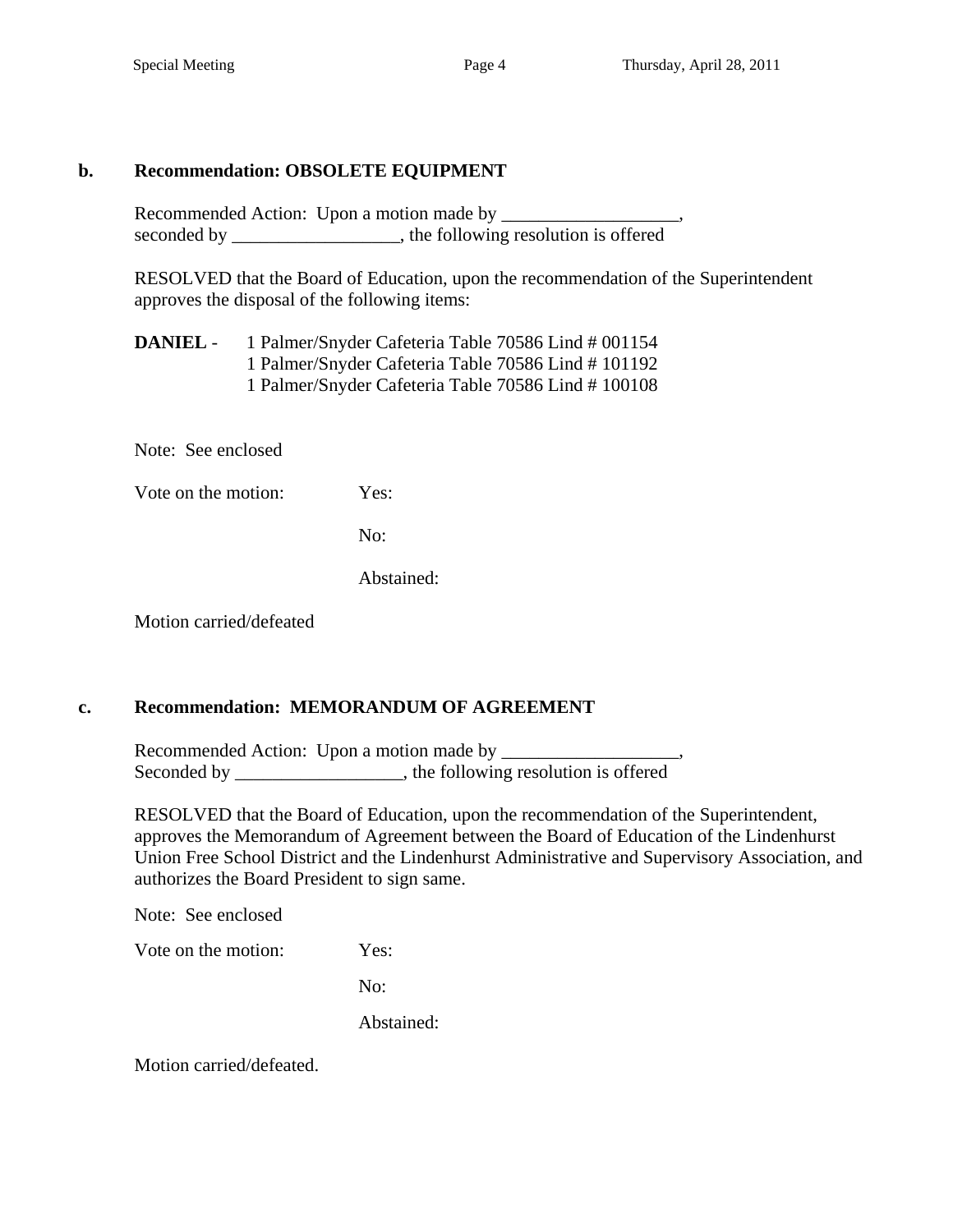## **d. Recommendation: BUDGET/TRUSTEE VOTE INSPECTORS**

Recommended Action: Upon a motion made by \_\_\_\_\_\_\_\_\_\_\_\_\_\_\_\_\_\_\_\_\_\_\_, seconded By \_\_\_\_\_\_\_\_\_\_\_\_\_\_\_\_\_\_\_\_\_\_\_, the following resolution is offered.

 RESOLVED that the Board of Education, upon the recommendation of the Superintendent approves the following list of inspectors who will be working May 17, 2011, at a rate of \$10.00 per hour along with five (5) Building Leaders on the Board of Registration:

### **Albany**

| <b>Madeline Costello</b><br><b>Frances Higgins</b> |      | Don Doyle<br>Ronald Higgins            | <b>Barbara Miller</b>                   |  |
|----------------------------------------------------|------|----------------------------------------|-----------------------------------------|--|
| <b>Bower</b>                                       |      |                                        |                                         |  |
| Jennie Amendola<br><b>Betty Dice</b>               |      | Jane Carter<br><b>Babette Smith</b>    | Carol Brielmeier                        |  |
| <b>Daniel</b>                                      |      |                                        |                                         |  |
| Vincent Abrusci<br>Gertrude McKenna                |      | Oksana Byron<br><b>Frances Poeggel</b> | Kathleen Herringer                      |  |
| <b>Middle School</b>                               |      |                                        |                                         |  |
| <b>Christine Aprile</b><br><b>Yvonne Kelly</b>     |      | Evelyn Ellingsten<br>Kate O'Brien      | <b>Todd Empringham</b><br>Linda Sicilia |  |
| Rall                                               |      |                                        |                                         |  |
| <b>Jack Hunsucker</b><br>Lillian Pigott            |      | Rosemarie Lind<br><b>Arlene Noren</b>  | Evelyn Miller                           |  |
| Note: See enclosed                                 |      |                                        |                                         |  |
| Vote on the motion:                                | Yes: |                                        |                                         |  |
|                                                    | No:  |                                        |                                         |  |
|                                                    |      | Abstained:                             |                                         |  |
|                                                    |      |                                        |                                         |  |

Motion carried/defeated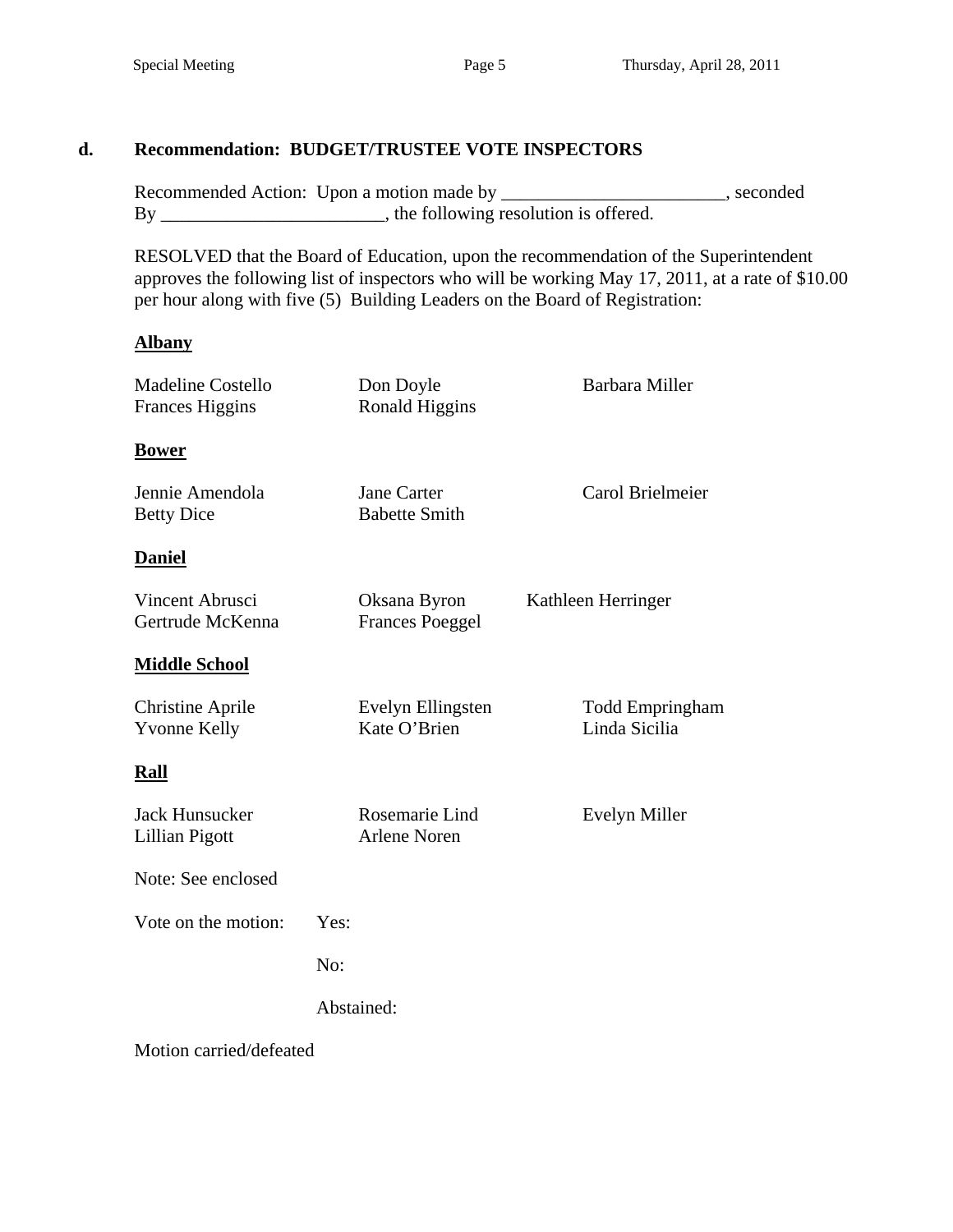#### **e. Recommendation – BOARD POLICY # 4532 - SCHOOL VOLUNTEERS**

#### **First Reading – No Vote to be taken**

#### **A new board policy or revision of current board policy requires two readings.**

Recommended Action: Upon a motion made by \_\_\_\_\_\_\_\_\_\_\_\_\_\_\_\_, seconded by  $\Box$ , the following proposed policy is offered for a first reading:

**4532** 

#### **SCHOOL VOLUNTEERS**

 The Board of Education recognizes that the use of volunteers strengthens school/community relations through positive participation, builds an understanding of school programs among interested citizens, and can assist district employees in providing more individualized and enriched opportunities in instruction. The Board encourages volunteers from all backgrounds and age groups who are willing to share their time, training, experience or personal characteristics to benefit the students of the district. The Board of Education must first approve all volunteer appointments, as recommended by the Superintendent before the volunteer can begin their service to the school district.

 Volunteers may be involved in many facets of school operations, from mentor/tutor/coach relationships to clerical tasks. Volunteers shall not be used to provide transportation for school-sponsored activities.

 *No volunteer shall be permitted to have unsupervised direct contact with students, unless, in the opinion of the Superintendent of Schools, the volunteer has undergone a sufficient background check to verify that the individual is of good moral character. The Superintendent of Schools shall provide the Board of Education with a*  written certification that the volunteer is qualified under the criteria set forth in this policy to be allowed *unsupervised direct contact with students.* 

 School personnel who are responsible for tasks or projects that involve the use of volunteers shall identify appropriate tasks and time schedules for such volunteer activities, as well as make provisions for adequate supervision and evaluation.

Persons wishing to volunteer must contact the Superintendent or Building Principal or other individual designated by the Superintendent or Building Principal and must complete a volunteer application form. The application form shall require the volunteer applicant to disclose any criminal convictions. The application form shall also require the applicant to identify two non-family member personal references. The Superintendent or Building Principal shall be responsible for ensuring that both references are contacted before the volunteer begins rendering volunteer services to verify that the individual is of good moral character. The volunteer must also undergo required finger printing, at school district expense before rending service.

The district shall retain a complete record of all information obtained through the application process for the same period of time it retains information regarding district employees.

All volunteers are required to act in accordance with district policies, regulations and school rules. Any staff member who supervises volunteers may ask any volunteer who violates district policies, regulations or school rules to leave school grounds.

 Each Building Principal shall be responsible for maintaining a current and complete list of all active volunteers and their assignments.

Adoption date: February 4, 2009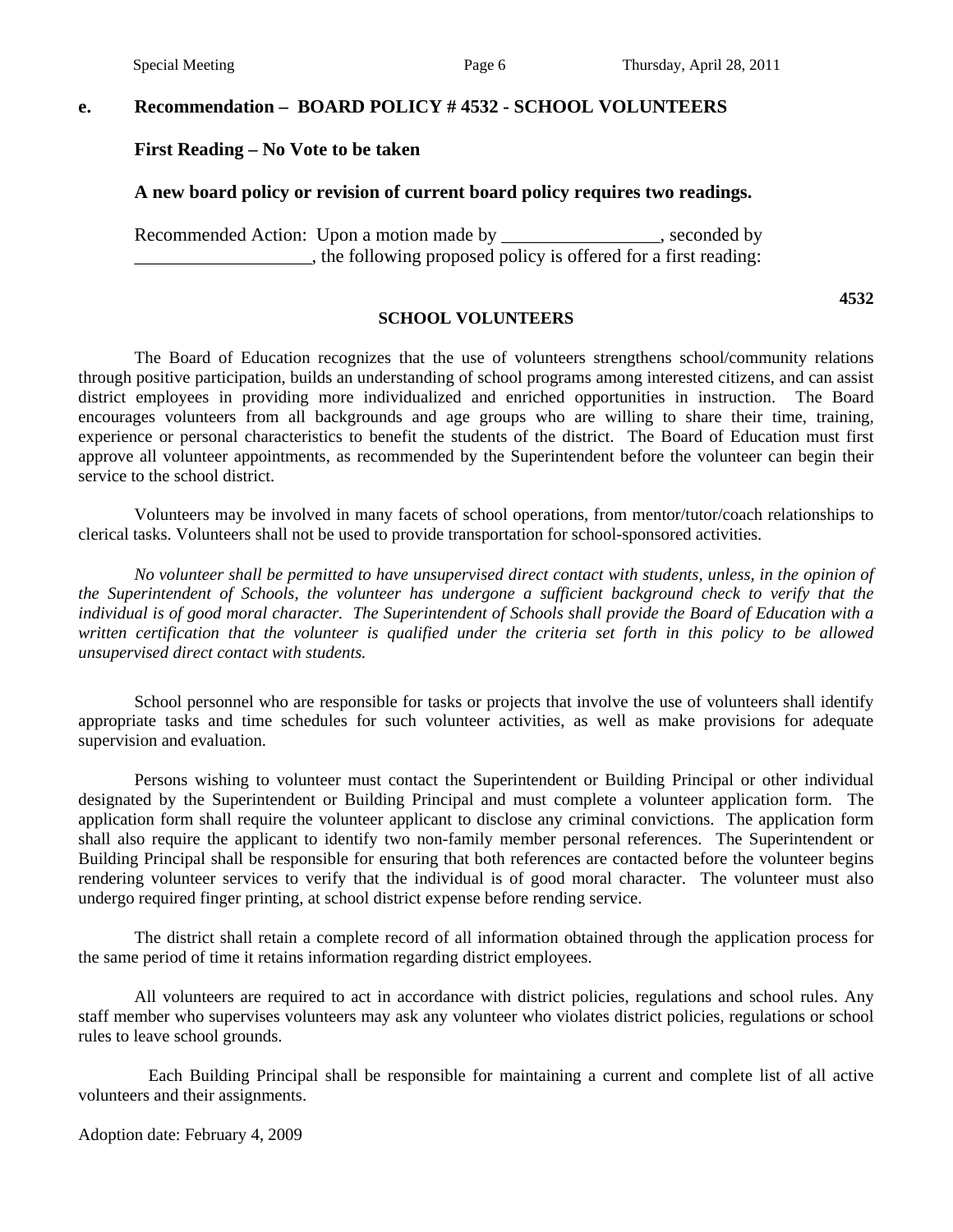# 11. SCHEDULES

| Schedule | $A-1$  | No. 12   | Personnel, Instructional -<br>Resignations & Terminations            |
|----------|--------|----------|----------------------------------------------------------------------|
| Schedule | $A-1$  | No. 15-S | <b>Athletic Supervision</b>                                          |
| Schedule | $A-3$  | No. 53   | Personnel, Instructional Appointments                                |
| Schedule | $A-3$  | No. 54   | Personnel, Instructional Appointments                                |
| Schedule | $AS-3$ | No. 17   | <b>Substitute Personnel Appointments</b>                             |
| Schedule | $B-1$  | PT. 11   | Non-Instructional Personnel -<br><b>Resignations or Terminations</b> |
| Schedule | $B-3$  | No. S-14 | Non-instructional Appointments -<br><b>Substitute Personnel</b>      |
| Schedule | D      | No. 29   | <b>Pupil Personnel Services</b>                                      |
| Schedule | G      | No. 8    | Approval of Bids                                                     |
| Schedule | G      | No. 9    | Rejection of Bids                                                    |
| Schedule | OA/C   | No. 25   | <b>Outside Agencies/Consultants</b>                                  |